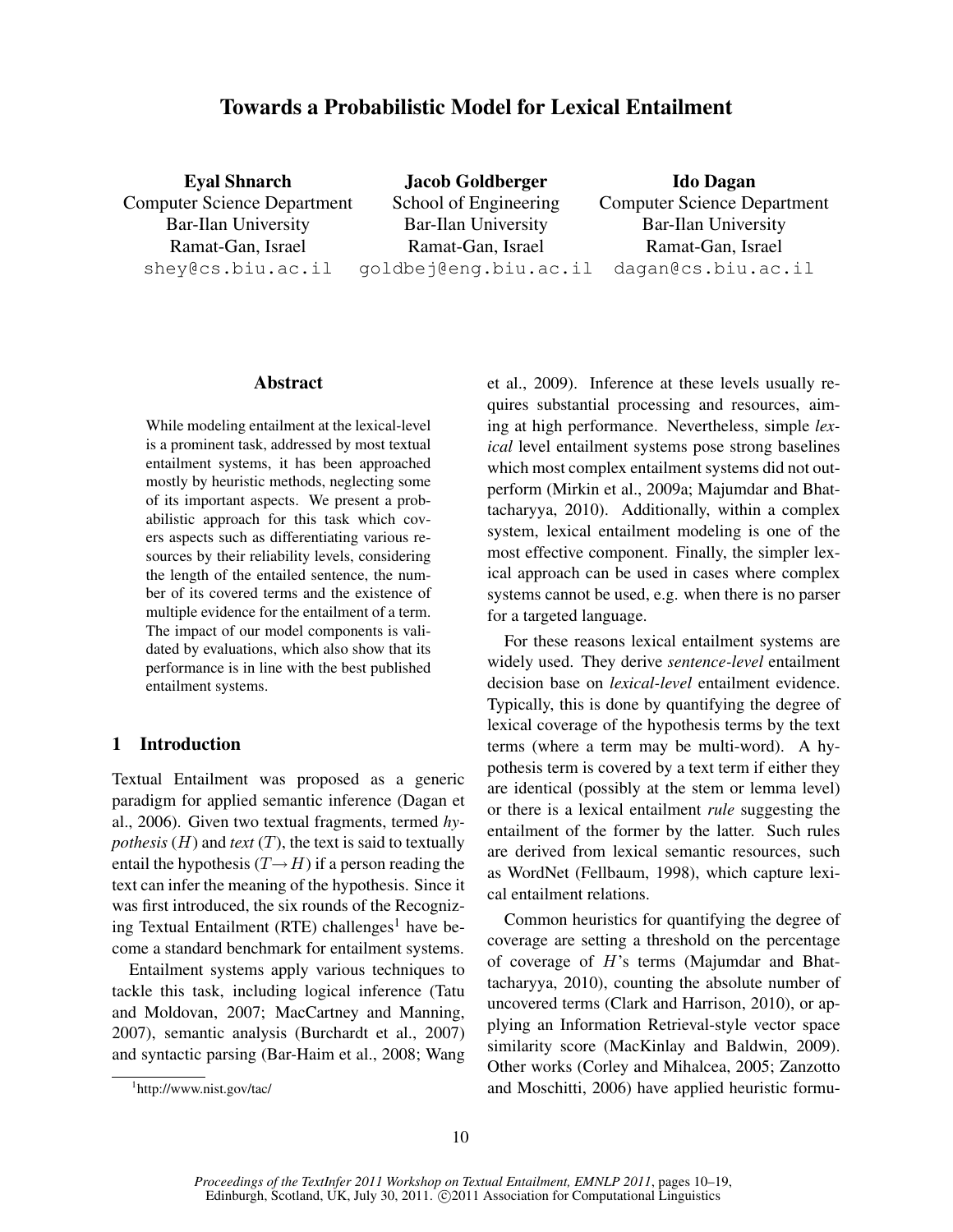las to estimate the similarity between text fragments based on a similarity function between their terms.

The above mentioned methods do not capture several important aspects of entailment. Such aspects include the varying reliability levels of entailment resources and the impact of rule chaining and multiple evidence on entailment likelihood. An additional observation from these and other systems is that their performance improves only moderately when utilizing lexical-semantic resources<sup>2</sup>.

We believe that the textual entailment field would benefit from more principled models for various entailment phenomena. In this work we formulate a concrete generative probabilistic modeling framework that captures the basic aspects of lexical entailment. A first step in this direction was proposed in Shnarch et al. (2011) (a short paper), where we presented a base model with a somewhat complicated and difficult to estimate extension to handle coverage. This paper extends that work to a more mature model with new extensions.

We first consider the "logical" structure of lexical entailment reasoning and then interpret it in probabilistic terms. Over this base model we suggest several extensions whose significance is then assessed by our evaluations. Learning the parameters of a lexical model poses a challenge since there are no lexical-level entailment annotations. We do, however, have sentence-level annotations available for the RTE data sets. To bridge this gap, we formulate an instance of the EM algorithm (Dempster et al., 1977) to estimate hidden lexical-level entailment parameters from sentence-level annotations.

Overall, we suggest that the main contribution of this paper is in presenting a probabilistic model for lexical entailment. Such a model can better integrate entailment indicators and has the advantage of being able to utilize well-founded probabilistic methods such as the EM algorithm. Our model's performance is in line with the best entailment systems, while opening up directions for future improvements.

## 2 Background

We next review several entailment systems, mostly those that work at the lexical level and in particular those with which we compare our results on the RTE data sets.

The  $5<sup>th</sup>$  Recognizing Textual Entailment challenge (RTE-5) introduced a new pilot task (Bentivogli et al., 2009) which became the main task in RTE-6 (Bentivogli et al., 2010). In this task the goal is to find all sentences that entail each hypothesis in a given document cluster. This task's data sets reflect a natural distribution of entailments in a corpus and demonstrate a more realistic scenario than the earlier RTE challenges.

As reviewed in the following paragraphs there are several characteristic in common to most entailment systems: (1) lexical resources have a minimal impact on their performance, (2) they heuristically utilize lexical resources, and (3) there is no principled method for making the final entailment decision.

The best performing system of RTE-5 was presented by Mirkin et. al (2009a). It applies supervised classifiers over a parse tree representations to identify entailment. They reported that utilizing lexical resources only slightly improved their performance.

MacKinlay and Baldwin (2009) presented the best lexical-level system at RTE-5. They use a vector space method to measure the lexical overlap between the text and the hypothesis. Since usually texts of RTE are longer than their corresponding hypotheses, the standard cosine similarity score came out lower than expected. To overcome this problem they suggested a simple ad-hoc variant of the cosine similarity score which removed from the text all terms which did not appear in the corresponding hypothesis. While this heuristic improved performance considerably, they reported a decrease in performance when utilizing synonym and derivation relations from WordNet.

On the RTE-6 data set, the syntactic-based system of Jia et. al (2010) achieved the best results, only slightly higher than the lexical-level system of (Majumdar and Bhattacharyya, 2010). The latter utilized several resources for matching hypothesis terms with text terms: WordNet, VerbOcean (Chklovski and Pantel, 2004), utilizing two of its relations, as well as an acronym database, number matching module, co-reference resolution and named entity recognition tools. Their final entailment decision was based on a threshold over the

<sup>&</sup>lt;sup>2</sup>See ablation tests reports in http://aclweb.org/aclwiki/ index.php?title=RTE Knowledge Resources#Ablation Tests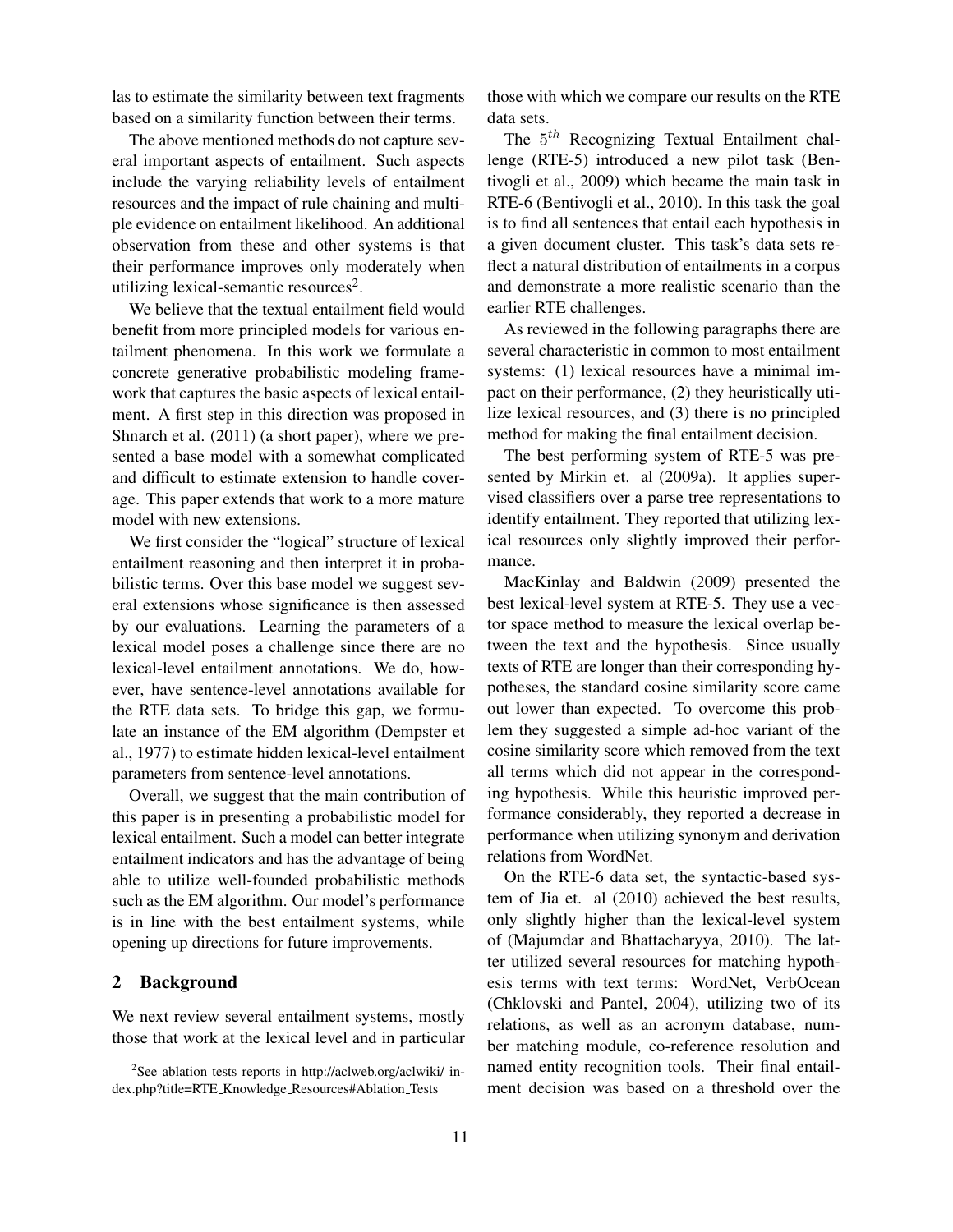number of matched hypothesis terms. They found out that hypotheses of different length require different thresholds.

While the above systems measure the number of hypothesis terms matched by the text, Clark and Harrison (2010) based their entailment decision on the number of *mismatched* hypothesis terms. They utilized both WordNet and the DIRT paraphrase database (Lin and Pantel, 2001). With WordNet, they used one set of relations to identify the concept of a term while another set of relations was used to identify entailment between concepts. Their results were inconclusive about the overall effect of DIRT while WordNet produced a net benefit in most configurations. They have noticed that setting a global threshold for the entailment decision, decreased performance for some topics of the RTE-6 data set. Therefore, they tuned a varying threshold for each topic based on an idiosyncracy of the data, by which the total number of entailments per topic is approximately a constant.

Glickman et al. (2005) presented a simple model that recasted the lexical entailment task as a variant of text classification and estimated entailment probabilities solely from co-occurrence statistics. Their model did not utilize any lexical resources.

In contrary to these systems, our model shows improvement when utilizing high quality resources such as WordNet and the CatVar (Categorial Variation) database (Habash and Dorr, 2003). As Majumdar and Bhattacharyya (2010), our model considers the impact of hypothesis length, however it does not require the tuning of a unique threshold for each length. Finally, most of the above systems do not differentiate between the various lexical resources they use, even though it is known that resources reliability vary considerably (Mirkin et al., 2009b). Our probabilistic model, on the other hand, learns a unique reliability parameter for each resource it utilizes. As mentioned above, this work extends the base model in (Shnarch et al., 2011), which is described in the next section.

## 3 A Probabilistic Model

We aim at obtaining a probabilistic score for the likelihood that the hypothesis terms are entailed by the terms of the text. There are several prominent as-



Figure 1: Left: the base model of entailing a hypothesis from a text; Right: a concrete example for it (stop-words removed). Edges in the upper part of the diagram represent entailment rules. Rules compose chains through AND gates (omitted for visual clarity). Chains are gathered by OR gates to entail terms, and the final entailment decision  $y$  is the result of their AND gate.

pects of entailment, mostly neglected by previous lexical methods, which our model aims to capture: (1) the reliability variability of different lexical resources; (2) the effect of the length of transitive rule application chain on the likelihood of its validity; and (3) addressing cases of multiple entailment evidence when entailing a term.

## 3.1 The Base Model

Our base model follows the one presented in (Shnarch et al., 2011), which is described here in detail to make the current paper self contained.

## 3.1.1 Entailment generation process

We first specify the process by which a decision of lexical entailment between  $T$  and  $H$  using knowledge resources should be determined, as illustrated in Figure 1 (a general description on the left and a concrete example on the right). There are two ways by which a term  $h \in H$  is entailed by a term  $t \in T$ . A direct MATCH is the case in which t and  $h$  are identical terms (possibly at the stem or lemma level). Alternatively, lexical entailment can be established based on knowledge of entailing lexical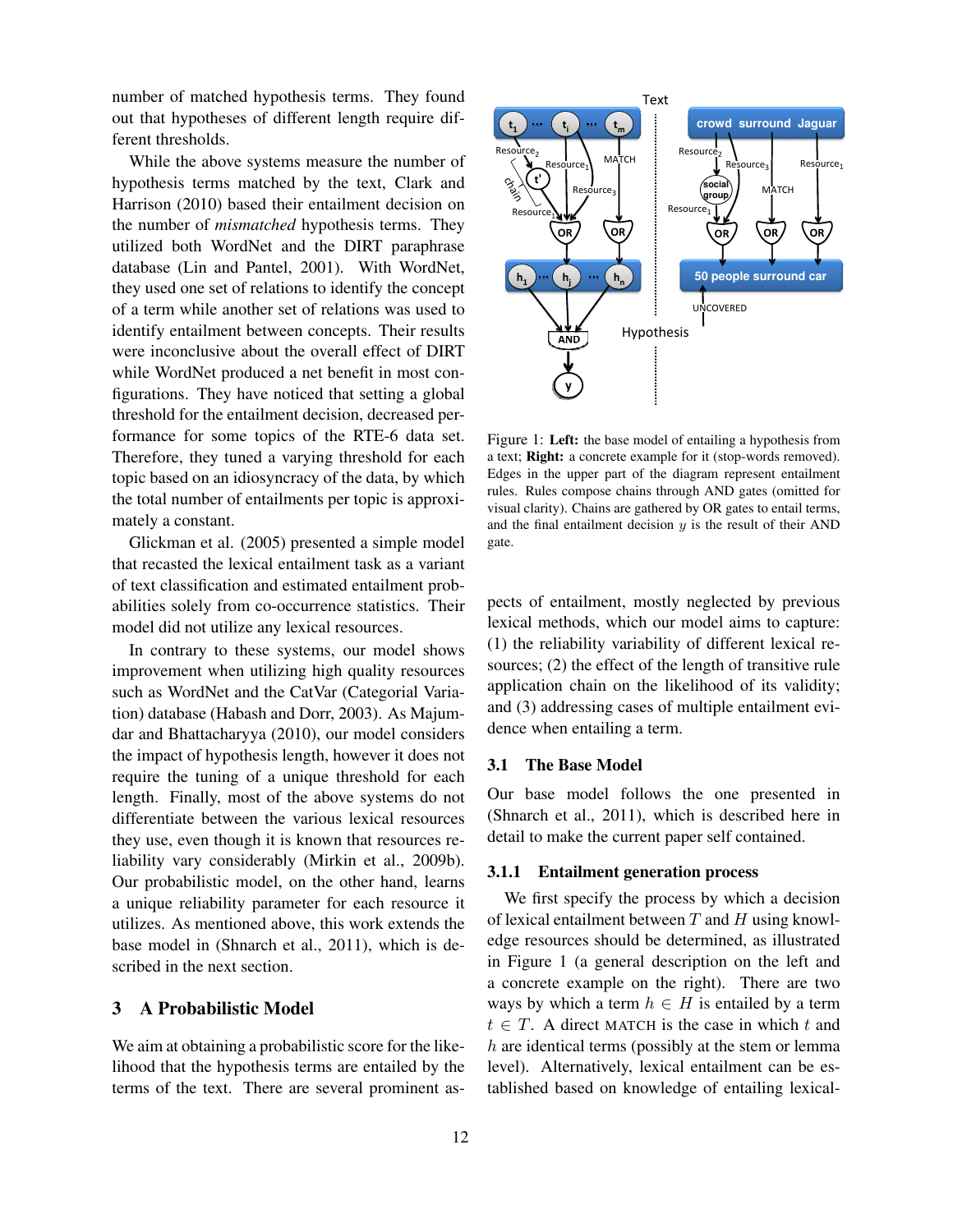semantic relations, such as synonyms, hypernyms and morphological derivations, available in lexical resources. These relations provide *lexical entailment rules, e.g. Jaguar*  $\rightarrow$  *car.* We denote the resource which provided the rule r by  $R(r)$ .

It should be noticed at this point that such rules specify a lexical entailment relation that might hold for *some* (T, H) pairs but not necessarily for all pairs, e.g. the rule *Jaguar*  $\rightarrow$  *car* does not hold in the wildlife context. Thus, the application of an available rule to infer lexical entailment in a given  $(T, H)$  pair might be either valid or invalid. We note here the difference between *covering* a term and *entailing* it. A term is covered when the available resources suggest its entailment. However, since a rule application may be invalid for the particular  $(T, H)$ context, a term is entailed only if there is a valid rule application from  $T$  to it.

Entailment is a transitive relation, therefore rules may compose transitive *chains* that connect  $t$  to  $h$ via intermediate term(s)  $t'$  (e.g. *crowd*  $\rightarrow$  *social group*  $\rightarrow$  *people*). For a chain to be valid for the current  $(T, H)$  pair, *all* its composing rule applications should be valid for this pair. This corresponds to a logical AND gate (omitted in Figure 1 for visual clarity) which takes as input the validity values (1/0) of the individual rule applications.

Next, multiple chains may connect  $t$  to  $h$  (as for  $t_i$  and  $h_j$  in Figure 1) or connect several terms in T to h (as  $t_1$  and  $t_i$  are indicating the entailment of  $h_i$  in Figure 1), thus providing multiple evidence for  $h$ 's entailment. For a term  $h$  to be entailed by  $T$  it is enough that *at least one* of the chains from T to h would be valid. This condition is realized in the model by an OR gate. Finally, for T to *lexically* entail H it is usually assumed that *every*  $h \in H$  should be entailed by T (Glickman et al., 2006). Therefore, the final decision follows an AND gate combining the entailment decisions for all hypothesis terms. Thus, the 1-bit outcome of this gate  $y$  corresponds to the sentence-level entailment status.

#### 3.1.2 Probabilistic Setting

When assessing entailment for  $(T, H)$  pair, we do not know for sure which rule applications are valid. Taking a probabilistic perspective, we assume a parameter  $\theta_R$  for each resource R, denoting its reliability, i.e. the prior probability that applying a rule from R for an arbitrary  $(T, H)$  pair corresponds to valid entailment<sup>3</sup>. Under this perspective, direct MATCHs are considered as rules coming from a special "resource", for which  $\theta_{\text{MATCH}}$  is expected to be close to 1. Additionally, there could be a term  $h$  which is not covered by any of the resources at hand, whose coverage is inevitably incomplete. We assume that each such  $h$  is covered by a single rule coming from a dummy resource called UNCOVERED, while expecting  $\theta_{\text{UNCOVERED}}$  to be relatively small. Based on the  $\theta_R$  values we can now estimate, for each entailment inference step in Figure 1, the probability that this step is valid (the corresponding bit is 1).

Equations  $(1) - (3)$  correspond to the three steps in calculating the probability for entailing a hypothesis.

$$
p(t \xrightarrow{c} h) = \prod_{r \in c} p(L \xrightarrow{r} R) = \prod_{r \in c} \theta_{R(r)} \tag{1}
$$

$$
p(T \to h) = 1 - p(T \to h) = 1 - \prod_{c \in C(h)} [1 - p(t \xrightarrow{c} h)] \tag{2}
$$

$$
p(T \to H) = \prod_{h \in H} p(T \to h)
$$
 (3)

First, Eq. (1) specifies the probability of a particular chain  $c$ , connecting a text term  $t$  to a hypothesis term  $h$ , to correspond to a valid entailment between t and h. This event is denoted by  $t \xrightarrow{c} h$  and its probability is the joint probability that the applications of all rules  $r \in c$  are valid. Note that every rule r in a chain c connects two terms, its left-hand-side *L* and its right-hand-side *R*. The left-hand-side of the first rule in c is  $t \in T$  and the right-hand-side of the last rule in it is  $h \in H$ . Let us denote the event of a valid rule application by  $L \stackrel{r}{\rightarrow} R$ . Since a-priori a rule r is valid with probability  $\theta_{R(r)}$ , and assuming independence of all  $r \∈ c$ , we obtain Eq. (1).

Next, Eq. (2) utilizes Eq. (1) to specify the probability that  $T$  entails  $h$  (at least by one chain). Let  $C(h)$  denote the set of chains which suggest the entailment of  $h$ . The requested probability is equal to 1 minus the probability of the complement event, that is,  $T$  does not entail  $h$  by any chain. The latter probability is the product of probabilities that all

<sup>&</sup>lt;sup>3</sup>Modeling a conditional probability for the validity of  $r$ , which considers contextual aspects of  $r$ 's validity in the current  $(T, H)$  context, is beyond the scope of this paper (see discussion in Section 6)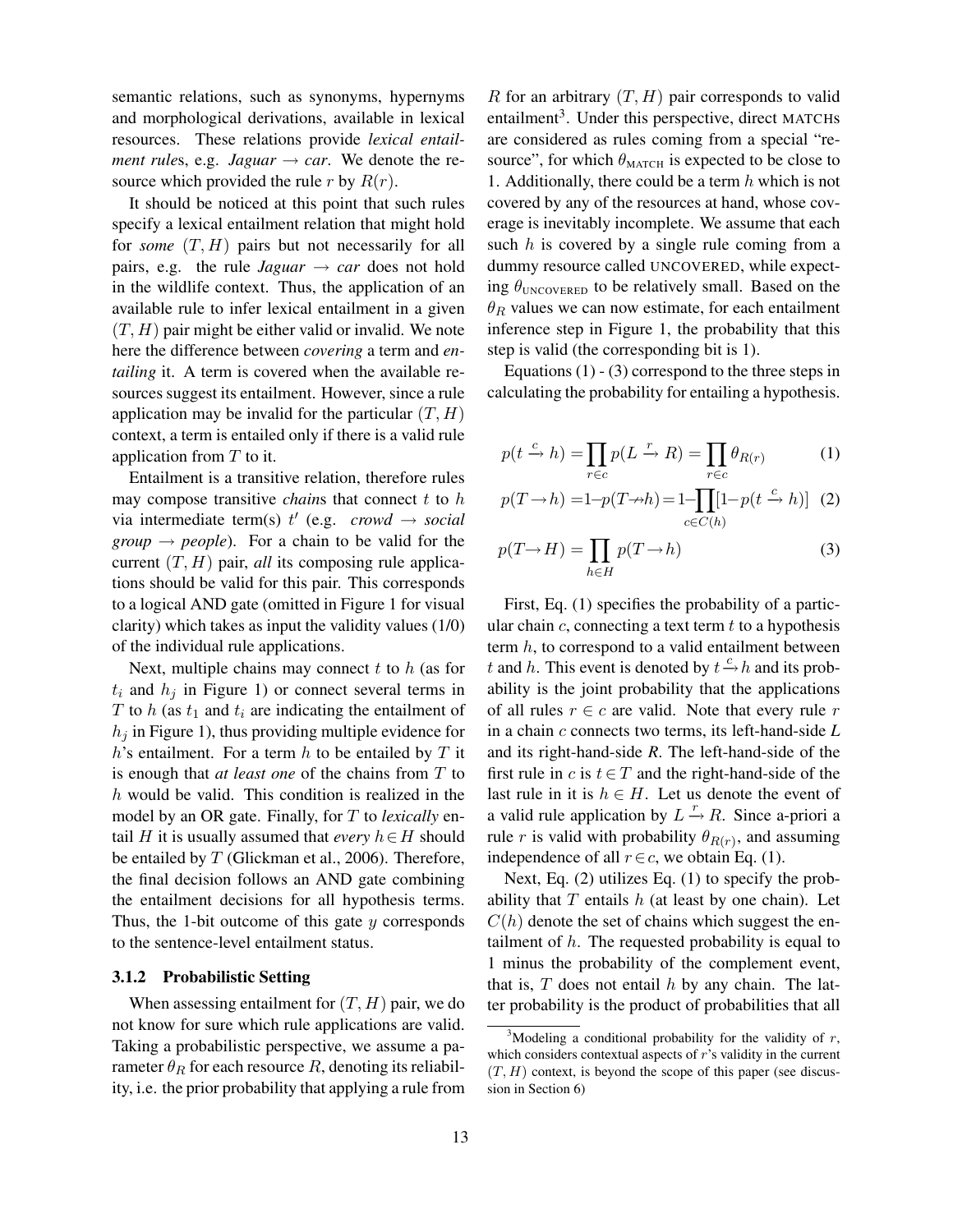chains  $c \in C(h)$  are not valid (again assuming independence of chains).

Finally, Eq. (3) gives the probability that  $T$  entails all of  $H(T \rightarrow H)$ , assuming independence of H's terms. This is the probability that every  $h \in H$  is entailed by  $T$ , as specified by Eq. (2).

Altogether, these formulas fall out of the standard probabilistic estimate for the output of AND and OR gates when assuming independence amongst their input bits.

As can be seen, the base model distinguishes varying resource reliabilities, as captured by  $\theta_R$ , decreases entailment probability as rule chain grows, having more elements in the product of Eq. (1), and increases it when entailment of a term is supported by multiple chains with more inputs to the OR gate. Next we describe two extensions for this base model which address additional important phenomena of lexical entailment.

## 3.2 Relaxing the AND Gate

Based on term-level decisions for the entailment of each  $h \in H$ , the model has to produce a sentencelevel decision of  $T \to H$ . In the model described so far, for  $T$  to entail  $H$  it must entail *all* its terms. This demand is realized by the AND gate at the bottom of Figure 1. In practice, this demand is too strict, and we would like to leave some option for entailing  $H$ even if not every  $h \in H$  is entailed. Thus, it is desired to relax this strict demand enforced by the AND gate in the model.



Figure 2: A noisy-AND gate

The Noisy-AND model (Pearl, 1988), depicted in Figure 2, is a soft probabilistic version of the AND gate, which is often used to describe the interaction between causes and their common effect. In this variation, each one of the binary inputs  $b_1, ..., b_n$  of the AND gate is first joined with a "noise" bit  $x_i$  by an OR gate. Each "noise" bit is 1 with probability  $p$ , which is the parameter of the gate. The output bit  $y$ 

is defined as:

$$
y = (b_1 \vee x_1) \wedge (b_2 \vee x_2) \wedge \cdots \wedge (b_n \vee x_n)
$$

and the conditional probability for it to be 1 is:

$$
p(y = 1|b_1, ..., b_n, n) = \prod_{i=1}^n p^{(1-b_i)} = p^{(n-\sum_i b_i)}
$$

If all the binary input values are 1, the output is deterministically 1. Otherwise, the probability that the output is 1 is proportional to the number of ones in the input, where the distribution depends on the parameter p. In case  $p = 0$  the model reduces to the regular AND.

In our model we replace the final strict AND with a noisy-AND, thus increasing the probability of  $T$  to entail  $H$ , to account for the fact that sometimes  $H$ might be entailed from T even though some  $h \in H$ is not directly entailed.

The input size  $n$  for the noisy-AND is the length of the hypotheses and therefore it varies from  $H$  to  $H$ . Had we used the same model parameter  $p$  for all lengths, the probability to output 1 would have depended solely on the number of 0 bits in the input without considering the number of ones. For example, the probability to entail a hypothesis with 10 terms given that 8 of them are entailed by  $T$  (and 2) are not) is  $p^2$ . The same probability is obtained for a hypothesis of length 3 with a single entailed term. We, however, expect the former to have a higher probability since a larger portion of its terms is entailed by T.

There are many ways to incorporate the length of a hypothesis into the noisy-AND model in order to normalize its parameter. The approach we take is defining a separate parameter  $p_n$  for each hypothesis length *n* such that  $p_n = \theta_{NA}^{\frac{1}{n}}$ , where  $\theta_{NA}$  becomes the underlying parameter value of the noisy-AND, i.e.

$$
p(y = 1|b_1, ..., b_n, n) = p_n^{(n - \sum b_i)} = \theta_{NA}^{\frac{n - \sum b_i}{n}}
$$

This way, if non of the hypothesis terms is entailed, the probability for its entailment is  $\theta_{NA}$ , independent of its length:

$$
p(y = 1|0, 0, ..., 0, n) = p_n^n = \theta_{NA}
$$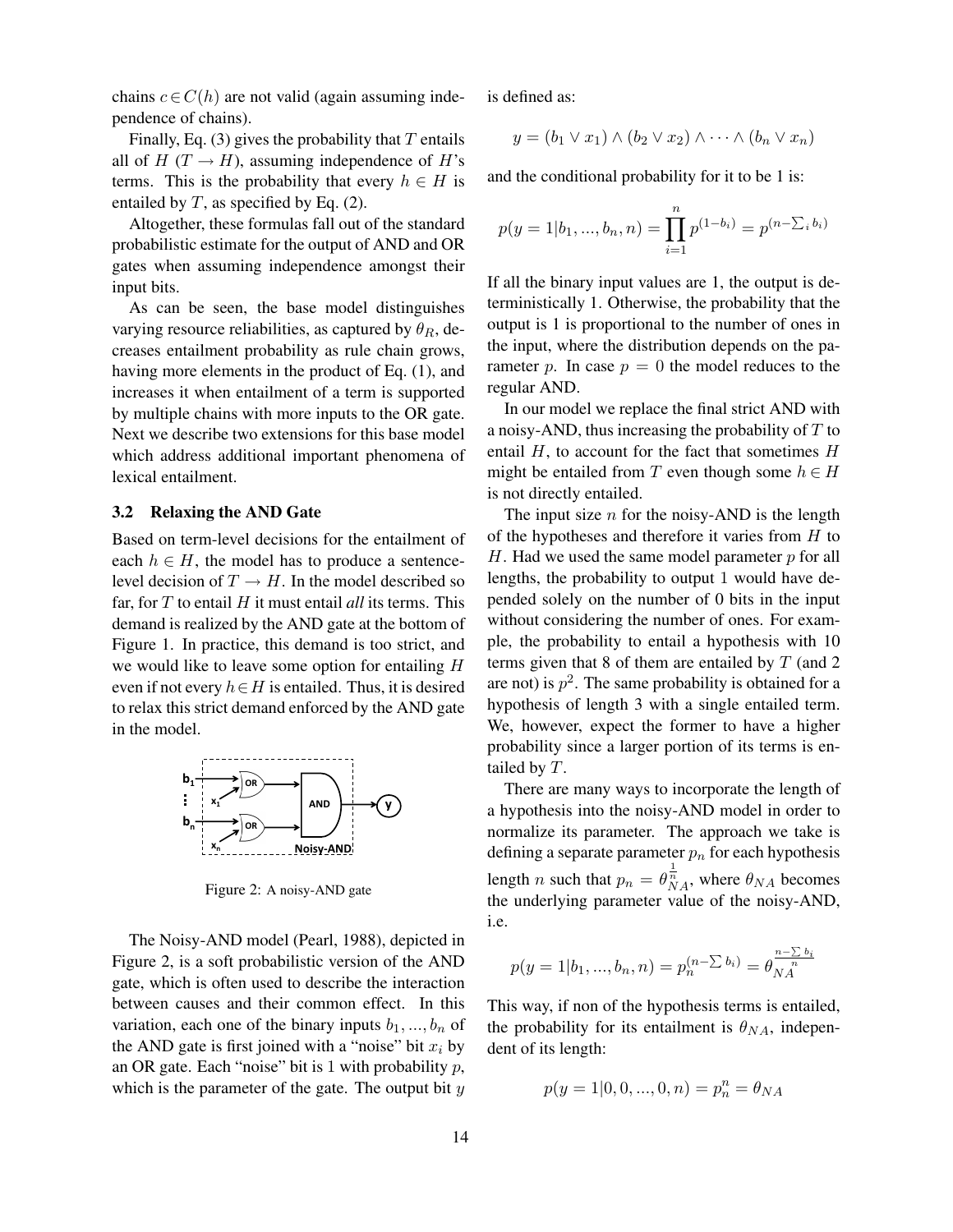As can be seen from Figure 1, replacing the final AND gate by a noisy-AND gate is equivalent to adding an additional chain to the OR gate of each hypothesis term. Therefore we update Eq. (2) to:

$$
p(T \to h) = 1 - p(T \to h)
$$
  
= 1 - [(1 - \theta\_{NA}^{\frac{1}{n}}) \cdot \prod\_{c \in C(h)} [1 - p(t \xrightarrow{c} h)]] (2\*)

In the length-normalized noisy-AND model the value of the parameter  $p$  becomes higher for longer hypotheses. This increases the probability to entail such hypotheses, compensating for the lower probability to strictly entail all of their terms.

#### 3.3 Considering Coverage Level

The second extension of the base model follows our observation that the prior validity likelihood for a rule application, increases as more of  $H$ 's terms are covered by the available resources. In other words, if we have a hypothesis  $H_1$  with k covered terms and a hypothesis  $H_2$  in which only  $j < k$  terms are covered, then an arbitrary rule application for  $H_1$  is more likely to be valid than an arbitrary rule application for  $H_2$ .

We chose to model this phenomenon by normalizing the reliability  $\theta_R$  of each resource according to the number of covered terms in  $H$ . The normalization is done in a similar manner to the lengthnormalized noisy-AND described above, obtaining a modified version of Eq. (1):

$$
p(t \xrightarrow{c} h) = \prod_{r \in c} \theta_{R(r)}^{\frac{1}{\# covered}} \tag{1*}
$$

As a results, the larger the number of covered terms is, the larger  $\theta_R$  values our model uses and, in total, the entailment probability increases.

To sum up, we have presented the base model, providing a probabilistic estimate for the entailment status in our generation process specified in 3.1. Two extensions were then suggested: one that relaxes the strict AND gate and normalizes this relaxation by the length of the hypothesis; the second extension adjusts the validity of rule applications as a function of the number of the hypothesis covered terms. Overall, our *full model* combines both extensions over the base probabilistic model.

## 4 Parameter Estimation

The difficulty in estimating the  $\theta_R$  values from training data arises because these are term-level parameters while the RTE-training entailment annotation is given for the sentence-level, each  $(T, H)$  pair in the training is annotated as either entailing or not. Therefore, we use an instance of the EM algorithm (Dempster et al., 1977) to estimate these hidden parameters.

#### 4.1 E-Step

In the E-step, for each application of a rule  $r$  in a chain c for  $h\in H$  in a training pair  $(T, H)$ , we compute  $w_{\text{hor}}(T, H)$ , the posterior probability that the rule application was valid given the training annotation:

$$
w_{hcr}(T,H) = \begin{cases} p(L - R|T \to H) & \text{if } T \to H \\ p(L - R|T \to H) & \text{if } T \to H \end{cases}
$$
(4)

where the two cases refer to whether the training pair is annotated as entailing or non-entailing. For simplicity, we write  $w_{\text{hor}}$  when the  $(T, H)$  context is clear.

The E-step can be efficiently computed using dynamic programming as follows; For each training pair  $(T, H)$  we first compute the probability  $p(T \rightarrow H)$  and keep all the intermediate computations (Eq.  $(1)$ - $(3)$ ). Then, the two cases of Eq.  $(4)$ , elaborated next, can be computed from these expressions. For computing Eq. (4) in the case that  $T \rightarrow H$ we have:

$$
p(L \xrightarrow{r} R|T \to H) = p(L \xrightarrow{r} R|T \to h) =
$$

$$
\frac{p(T \to h|L \xrightarrow{r} R)p(L \xrightarrow{r} R)}{p(T \to h)}
$$

The first equality holds since when  $T$  entails  $H$  every  $h \in H$  is entailed by it. Then we apply Bayes' rule. We have already computed the denominator (Eq. (2)),  $p(L \xrightarrow{r} R) \equiv \theta_{R(r)}$  and it can be shown<sup>4</sup> that:

$$
p(T \to h | L^{\mathcal{F}} \to R) = 1 - \frac{p(T \to h)}{1 - p(t \to h)} \cdot (1 - \frac{p(t \to h)}{\theta_{R(r)}})
$$
\n(5)

<sup>&</sup>lt;sup>4</sup>The first and second denominators reduce elements from the products in Eq. 2 and Eq. 1 correspondingly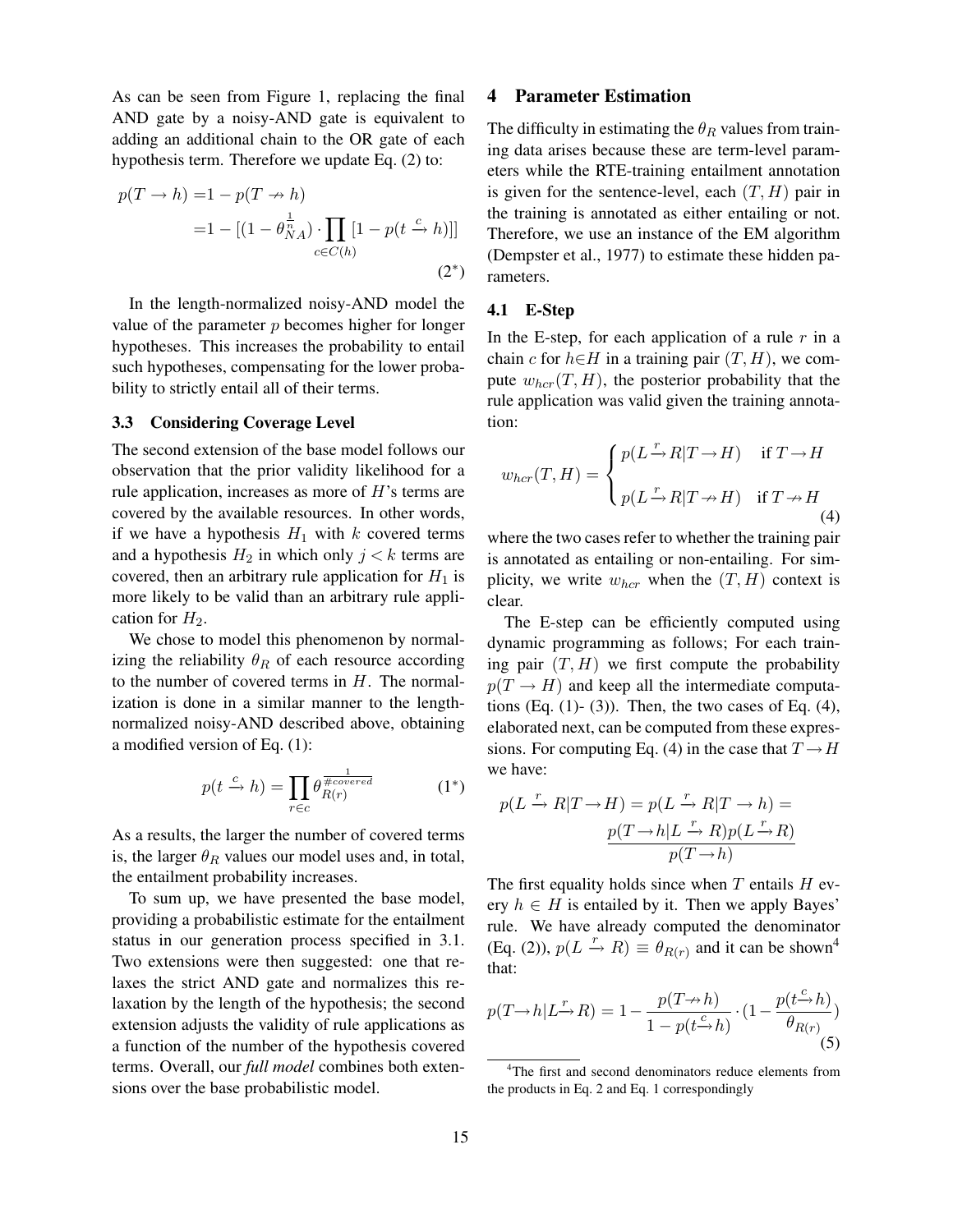where  $c$  is the chain which contains the rule  $r$ .

For computing Eq. (4), in the second case, that  $T \rightarrow H$ , we have:

$$
p(L \xrightarrow{r} R | T \to H) = \frac{p(T \to H | L \xrightarrow{r} R) p(L \xrightarrow{r} R)}{p(T \to H)}
$$

In analogy to Eq. (5) it can be shown that

$$
p(T \to H | L \xrightarrow{r} R) = 1 - \frac{p(T \to H)}{p(T \to h)} \cdot p(T \to h | L \xrightarrow{r} R)
$$
\n(6)

while the expression for  $p(T \rightarrow h | L \stackrel{r}{\rightarrow} R)$  appears in Eq. (5).

This efficient computation scheme is an instance of the belief-propagation algorithm (Pearl, 1988) applied to the entailment process, which is a loop-free directed graph (Bayesian network).

#### 4.2 M-Step

In the M-step we need to maximize the EM auxiliary function  $Q(\theta)$  where  $\theta$  is the set of all resources reliability values. Applying the derivation of the auxiliary function to our model (first without the extensions) we obtain:

$$
Q(\theta) = \sum_{T,H} \sum_{h \in H} \sum_{c \in C(h)} \sum_{r \in c} (w_{hc\tau} \log \theta_{R(r)} +
$$

$$
(1 - w_{hc\tau}) \log(1 - \theta_{R(r)}))
$$

We next denote by  $n_R$  the total number of applications of rules from resource  $R$  in the training data. We can maximize  $Q(\theta)$  for each R separately to obtain the M-step parameter-updating formula:

$$
\theta_R = \frac{1}{n_R} \sum_{T,H} \sum_{h \in H} \sum_{c \in C(h)} \sum_{r \in c \mid R(r) = R} w_{hcr} \tag{7}
$$

The updated parameter value averages the posterior probability that rules from resource  $R$  have been validly applied, across all its utilizations in the training data.

#### 4.3 EM for the Extended Model

In case we normalize the noisy-AND parameter by the hypothesis length, for each length we use a different parameter value for the noisy-AND and we cannot simply merge the information from all the training pairs  $(T, H)$ . To find the optimal parameter value for  $\theta_{NA}$ , we need to maximize the following expression (the derivation of the auxiliary function to the hypothesis-length-normalized noisy-AND "resource"):

$$
Q(\theta_{NA}) = \sum_{T,H} \sum_{h \in H} (w_{hNA} \log(\theta_{NA}^{\frac{1}{n}}) + (1 - w_{hNA}) \log(1 - \theta_{NA}^{\frac{1}{n}}))
$$
(8)

where *n* is the length of H,  $\theta_{NA}$  is the parameter value of the noisy-AND model and  $w_{hNA}$  is the posterior probability that the noisy-AND was used to validly entail the term  $h^5$ , i.e.

$$
w_{hNA}(T, H) = \begin{cases} p(T \xrightarrow{NA} h|T \to H) & \text{if } T \to H \\ p(T \xrightarrow{NA} h|T \to H) & \text{if } T \to H \end{cases}
$$

The two cases of the above equation are similar to Eq. (4) and can be efficiently computed in analogy to Eq. (5) and Eq. (6).

There is no close-form expression for the parameter value  $\theta_{NA}$  that maximizes expression (8). Since  $\theta_{NA} \in [0, 1]$  is a scalar parameter, we can find  $\theta_{NA}$ value that maximizes  $Q(\theta_{NA})$  using an exhaustive grid search on the interval  $[0, 1]$ , in each iteration of the M-step. Alternatively, for an iterative procedure to maximize expression (8), see Appendix A.

In the same manner we address the normalization of the reliability  $\theta_R$  of each resources R by the number of H's covered terms. Expression (8) becomes:

$$
Q(\theta_R) = \sum_{T,H} \sum_{h \in H} \sum_{c \in C(h)} \sum_{r \in c | R(r) = R}
$$

$$
(w_{hcr} \log(\theta_R^{cov}) + (1 - w_{hcr}) \log(1 - \theta_R^{cov}))
$$

were  $\frac{1}{cov}$  is the number of H terms which are covered. We can find the  $\theta_R$  that maximizes this equation in one of the methods described above.

#### 5 Evaluation and Results

For our evaluation we use the RTE-5 pilot task and the RTE-6 main task data sets described in Section 2. In our system, sentences are tokenized and stripped of stop words and terms are tagged for partof-speech and lemmatized. We utilized two lexical resources, WordNet (Fellbaum, 1998) and CatVar

<sup>&</sup>lt;sup>5</sup>In contrary to Eq. 4, here there is no specific  $t \in T$  that entails h, therefore we write  $T \xrightarrow{NA} h$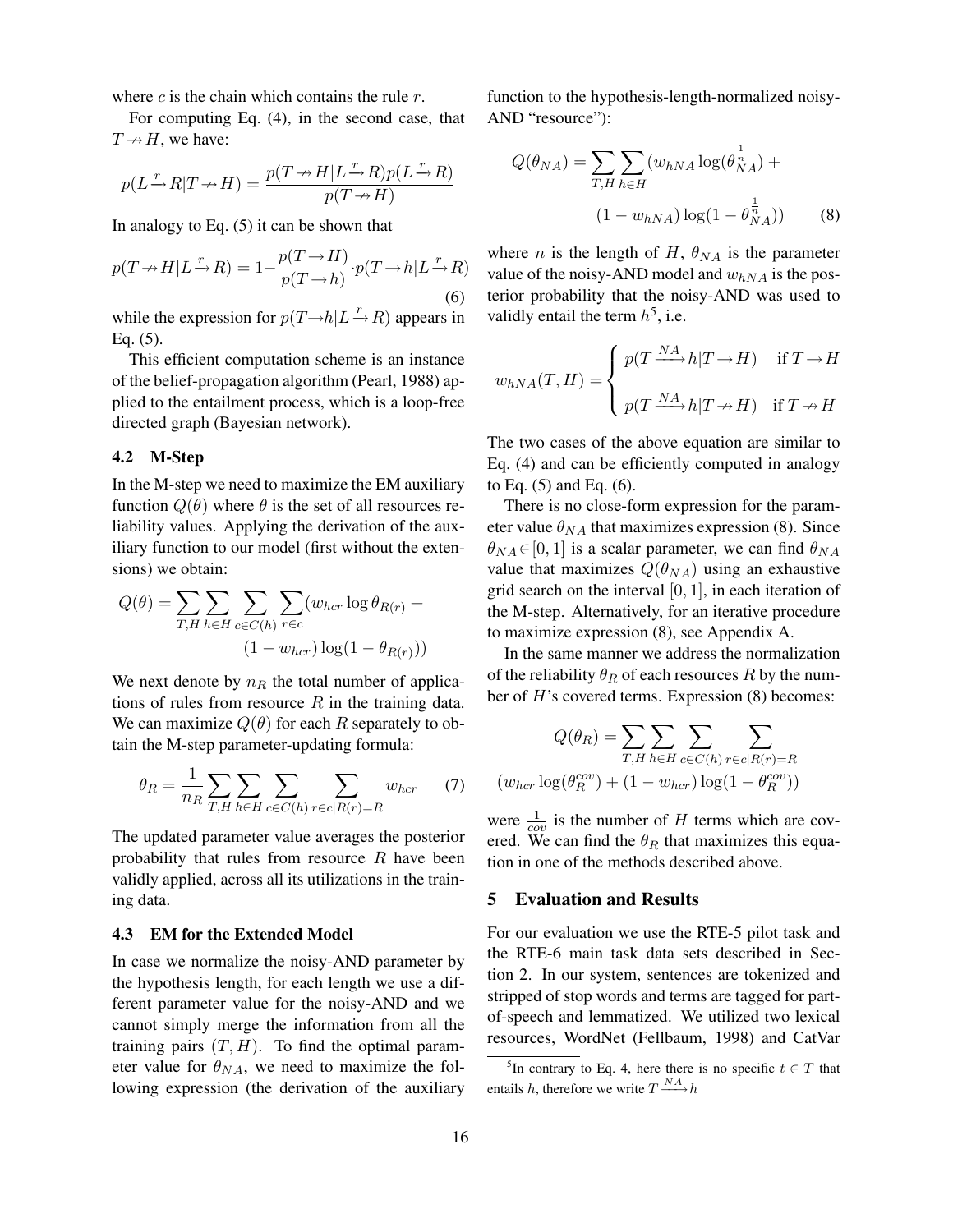(Habash and Dorr, 2003). From WordNet we took as entailment rules synonyms, derivations, hyponyms and meronyms of the first senses of  $T$  and  $H$  terms. CatVar is a database of clusters of uninflected words (lexemes) and their categorial (i.e. part-of-speech) variants (e.g. announce (verb), announcer and announcement(noun) and announced (adjective)). We deduce an entailment relation between any two lexemes in the same cluster. Model's parameters were estimated from the development set, taken as training. Based on these parameters, the entailment probability was estimated for each pair  $(T, H)$  in the test set, and the classification threshold was tuned by classification over the development set.

We next present our evaluation results. First we investigate the impact of utilizing lexical resources and of chaining rules. In section 5.2 we evaluate the contribution of each extension of the base model and in Section 5.3 we compare our performance to that of state-of-the-art entailment systems.

## 5.1 Resources and Rule-Chaining Impact

As mentioned in Section 2, in the RTE data sets it is hard to show more than a moderate improvement when utilizing lexical resources. Our analysis ascribes this fact to the relatively small amount of rule applications in both data sets. For instance, in RTE-6 there are 10 times more direct matches of identical terms than WordNet and CatVar rule applications combined, while in RTE-5 this ratio is 6. As a result the impact of rule applications can be easily shadowed by the large amount of direct matches.

Table 1 presents the performance of our (full) model when utilizing *no resources* at all, *WordNet*, *CatVar* and both, with chains of a single step. We also considered rule chains of length up to 4 and present here the results of 2 chaining steps with *WordNet-2* and *(WordNet+CatVar)-2*.

Overall, despite the low level of rule applications, we see that incorporating lexical resources in our model significantly<sup>6</sup> and quite consistently improves performance over using no resources at all. Naturally, the optimal combination of resources may vary somewhat across the data sets.

In RTE-6 *WordNet-2* significantly improved per-

formance over the single-stepped WordNet. However, mostly chaining did not help, suggesting the need for future work to improve chain modeling in our framework.

| Model                | $F_1\%$ |       |  |
|----------------------|---------|-------|--|
|                      | RTE-5   | RTE-6 |  |
| no resources         | 41.6    | 44.9  |  |
| WordNet              | 45.8    | 44.6  |  |
| WordNet-2            | 45.7    | 45.5  |  |
| CatVar               | 46.9    | 45.6  |  |
| WordNet + CatVar     | 48.3    | 45.6  |  |
| (WordNet + CatVar)-2 | 47.1    | 44.0  |  |

Table 1: Evaluation of the impact of resources and chaining.

## 5.2 Model Components impact

We next assess the impact of each of our proposed extensions to the base probabilistic model. To that end, we incorporate *WordNet+CatVar* (our best configuration above) as resources for the *base model* (Section 3.1) and compare it with the *noisy-AND* extension (Eq. (2<sup>∗</sup> )), the *covered-norm* extension which normalizes the resource reliability parameter by the number of covered terms (Eq. (1<sup>∗</sup> )) and the *full model* which combines both extensions. Table 2 presents the results: both *noisy-AND* and *covered-norm* extensions significantly increase  $F_1$ over the base model (by 4.5-8.4 points). This scale of improvement was observed with all resources and chain-length combinations. In both data sets, the combination of *noisy-AND* and *covered-norm* extensions in the full model significantly outperforms each of them separately<sup>7</sup>, showing their complementary nature. We also observed that applying noisy-AND without the hypothesis length normalization hardly improved performance over the base model, emphasising the importance of considering hypothesis length. Overall, we can see that both base model extensions improve performance.

Table 3 illustrates a set of maximum likelihood parameters that yielded our best results (*full model*). The parameter value indicates the learnt reliability of the corresponding resource.

<sup>&</sup>lt;sup>6</sup>All significant results in this section are according to Mc-Nemar's test with  $p < 0.01$  unless stated otherwise

<sup>&</sup>lt;sup>7</sup>With the following exception: in RTE-5 the full model is better than the *noisy-AND* extension with significance of only  $p = 0.06$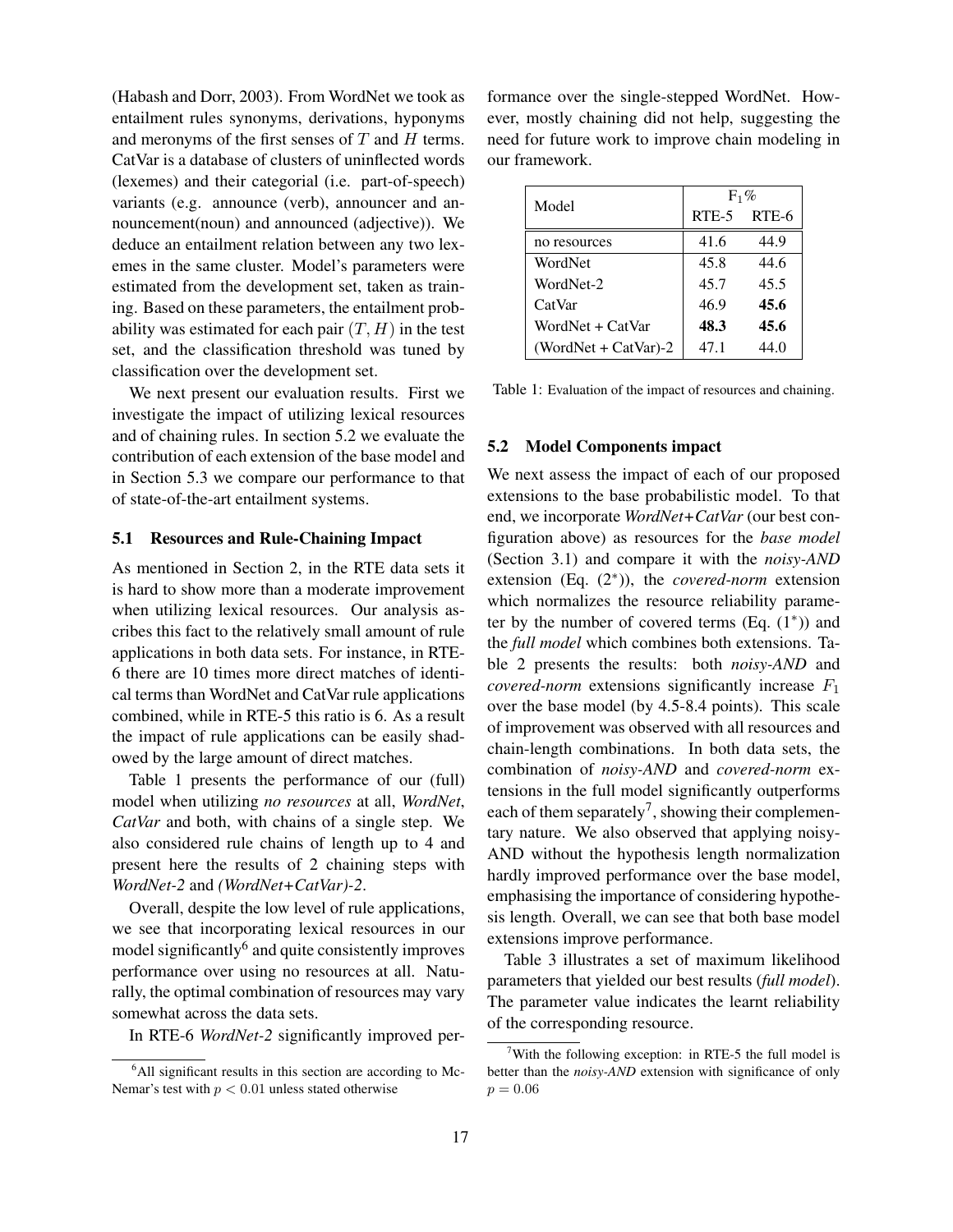| Model        | $F_1\%$ |             |  |
|--------------|---------|-------------|--|
|              |         | RTE-5 RTE-6 |  |
| base model   | 36.2    | 38.5        |  |
| noisy-AND    | 44.6    | 43.1        |  |
| covered-norm | 42.8    | 44.7        |  |
| full model   | 48.3    | 45.6        |  |

Table 2: Impact of model components.

| ИАТСН      | $\sigma_{\text{WORDNET}}$ | $\theta_{\text{CATVAR}}$ | U <sub>UNCOVERED</sub> | $\sigma_{\rm NA}$ |
|------------|---------------------------|--------------------------|------------------------|-------------------|
| $\rm 0.80$ |                           | 0.65                     |                        |                   |

Table 3: A parameter set of the *full model* which maximizes the likelihood of the training set.

## 5.3 Comparison to Prior Art

Finally, in Table 4, we put these results in the context of the best published results on the RTE task. We compare our model to the *average* of the best runs of all systems, the *best* and *second best* performing lexical systems and the *best full system* of each challenge. For both data sets our model is situated high above the average system. For the RTE-6 data set, our model's performance is third best with Majumdar and Bhattacharyya (2010) being the only lexical-level system which outperforms it. However, their system utilized additional processing that we did not, such as named entity recognition and coreference resolution<sup>8</sup>. On the RTE-5 data set our model outperforms any other published result.

| Model                        | $F_1\%$           |            |  |
|------------------------------|-------------------|------------|--|
|                              | $RTE-5$           | RTE-6      |  |
| full model                   | 48.3              | 45.6       |  |
| avg. of all systems          | 30.5              | 33.8       |  |
| $2^{nd}$ best lexical system | $40.3^a$          | $44.0^{b}$ |  |
| best lexical system          | $44.4^c$          | $47.6^{d}$ |  |
| best full system             | 45.6 <sup>c</sup> | $48.0^e$   |  |

Table 4: Comparison to RTE-5 and RTE-6 best entailment systems: (a)(MacKinlay and Baldwin, 2009), (b)(Clark and Harrison, 2010), (c)(Mirkin et al., 2009a)(2 submitted runs), (d)(Majumdar and Bhattacharyya, 2010) and (e)(Jia et al., 2010).

We conclude that our probabilistic model demonstrates quality results which are also consistent, without applying heuristic methods of the kinds reviewed in Section 2

## 6 Conclusions and Future Work

We presented, a probabilistic model for lexical entailment whose innovations are in (1) considering each lexical resource separately by associating an individual reliability value for it, (2) considering the existence of multiple evidence for term entailment and its impact on entailment assessment, (3) setting forth a probabilistic method to relax the strict demand that all hypothesis terms must be entailed, and (4) taking account of the number of covered terms in modeling entailment reliability.

We addressed the impact of the various components of our model and showed that its performance is in line with the best state-of-the-art inference systems. Future work is still needed to reflect the impact of transitivity. We consider replacing the AND gate on the rules of a chain by a noisy-AND, to relax its strict demand that all its input rules must be valid. Additionally, we would like to integrate Contextual Preferences (Szpektor et al., 2008) and other works on Selectional Preference (Erk and Pado, 2010) to verify the validity of the application of a rule in a specific  $(T, H)$  context. We also intend to explore the contribution of our model within a complex system that integrates multiple levels of inference as well as its contribution for other applications, such as Passage Retrieval.

#### References

- Roy Bar-Haim, Jonathan Berant, Ido Dagan, Iddo Greental, Shachar Mirkin, Eyal Shnarch, and Idan Szpektor. 2008. Efficient semantic deduction and approximate matching over compact parse forests. In *Proc. of TAC*.
- Luisa Bentivogli, Ido Dagan, Hoa Trang Dang, Danilo Giampiccolo, and Bernardo Magnini. 2009. The fifth PASCAL recognizing textual entailment challenge. In *Proc. of TAC*.
- Luisa Bentivogli, Peter Clark, Ido Dagan, Hoa Trang Dang, and Danilo Giampiccolo. 2010. The sixth PASCAL recognizing textual entailment challenge. In *Proc. of TAC*.
- Aljoscha Burchardt, Nils Reiter, Stefan Thater, and Anette Frank. 2007. A semantic approach to textual

<sup>&</sup>lt;sup>8</sup>We note that the submitted run which outperformed our result utilized a threshold which was a manual modification of the threshold obtained systematically in another run. The latter run achieved  $F_1$  of 42.4% which is below our result.